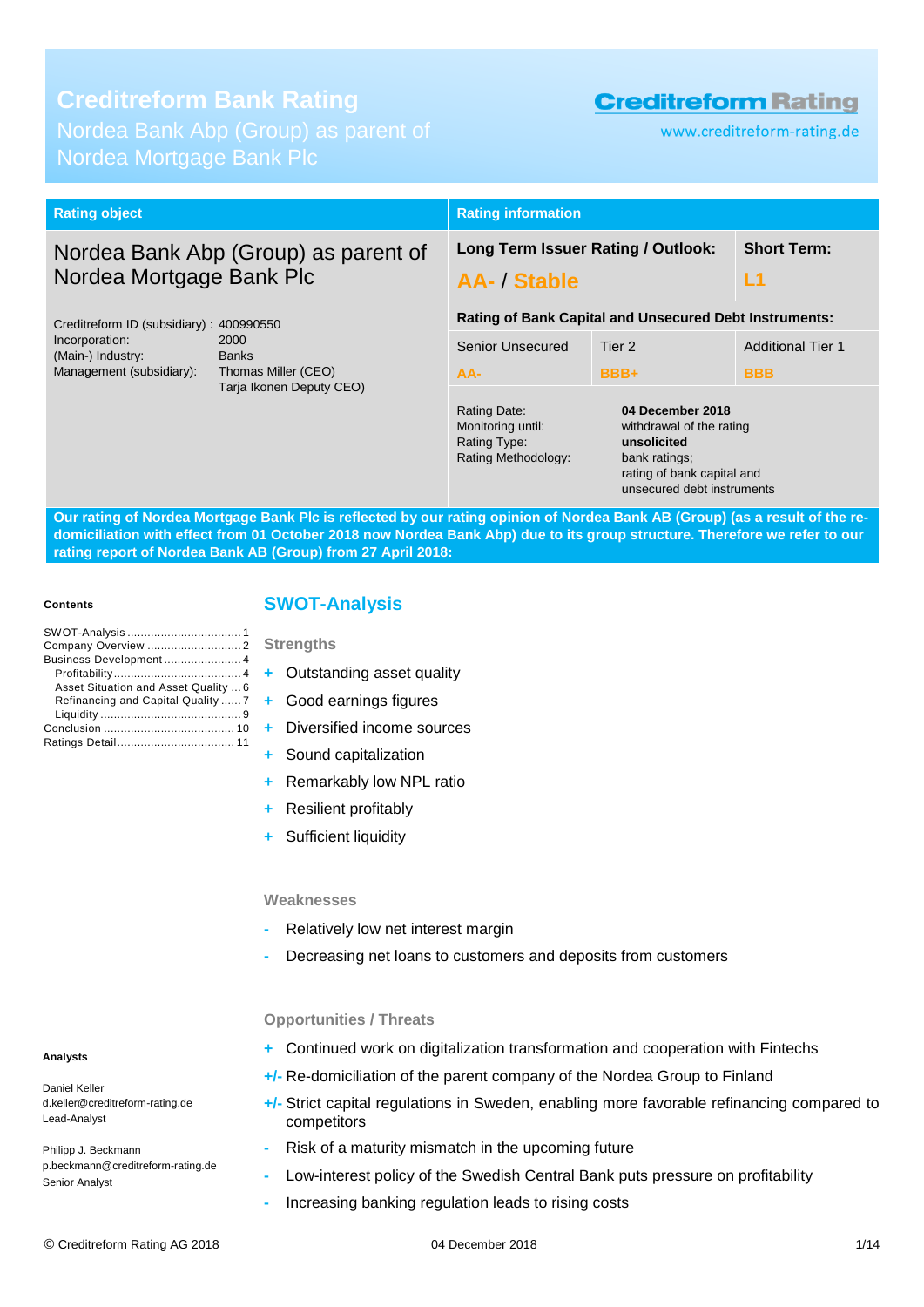# <span id="page-1-0"></span>**Company Overview**

Nordea Bank AB (publ.) (hereafter Nordea) is a banking group formed by mergers and acquisitions of Merita Bank (Finland), Nordbanken (Sweden), Unibank A/S (Denmark) and Christiania Bank (Norway) that took place between 1997 and 2000. All operations of these four banks have been conducted under the brand name of Nordea from 2001. The Group's head office is currently located in Stockholm. Nordea is considered a "global systemically important bank" (G-SIB) and the Group must therefore comply with additional regulatory requirements. With 30.399 employees (full-time equivalents - end of year 2017) the Group serves approximately 10 million personal customers as well as 677,000 corporate customers and had total assets of €581.6 billion in 2017.

Nordea has a presence in 17 countries, primarily in the Scandinavian region (Sweden, Finland, Norway, and Denmark) as well as in Eastern Europe. Moreover, the Group has an international network with banks across the globe in order to support its international business needs. The Group is divided into four main business areas: *Personal Banking*, *Commercial and Business Banking*, *Wholesale Banking* and *Wealth Management*. In addition, Nordea maintains a *Group Functions and Other* business unit. *Personal Banking* serves Nordea's household customers through various channels with a range of financial and advisory services. *Commercial Banking* services larger corporate customers; however, *Business Banking* is responsible for small and medium-sized corporates. Against this, Nordea's *Wholesale Banking* unit provides financial solutions to large and international customers with a diverse range of financing, cash management, investment banking, capital markets products and securities services. *Wealth Management* is responsible for Nordea's affluent and high net worth individuals as well as institutional investors, and provides individual investment, savings and risk management solutions. *Group Functions and Other* provides the Group with various management and administrative services such as asset and liability management, treasury operations, strategic frameworks and a common infrastructure. See chart 1 for the contributions of each business area to Nordea's operating income (€9.5 billion) and operating profit (pre-tax: €4 billion) in 2017.



**Chart 1: Nordea's operating income (left) and operating pre-tax profit (right) by its business areas (Source: Annual report 2017 of Nordea)**

On 6 September 2017, Nordea's board of directors decided to initiate a re-domiciliation of the parent company of the Nordea Group from Sweden to Finland by a merger plan. According to the Group, this decision was based on the opinion that the existing regulatory frameworks of Sweden do not fully accommodate the Nordea Group's operating model and recent strategic developments. Nordea expects that domiciling its parent company into a country that is a participant of the European Banking Union will mean that the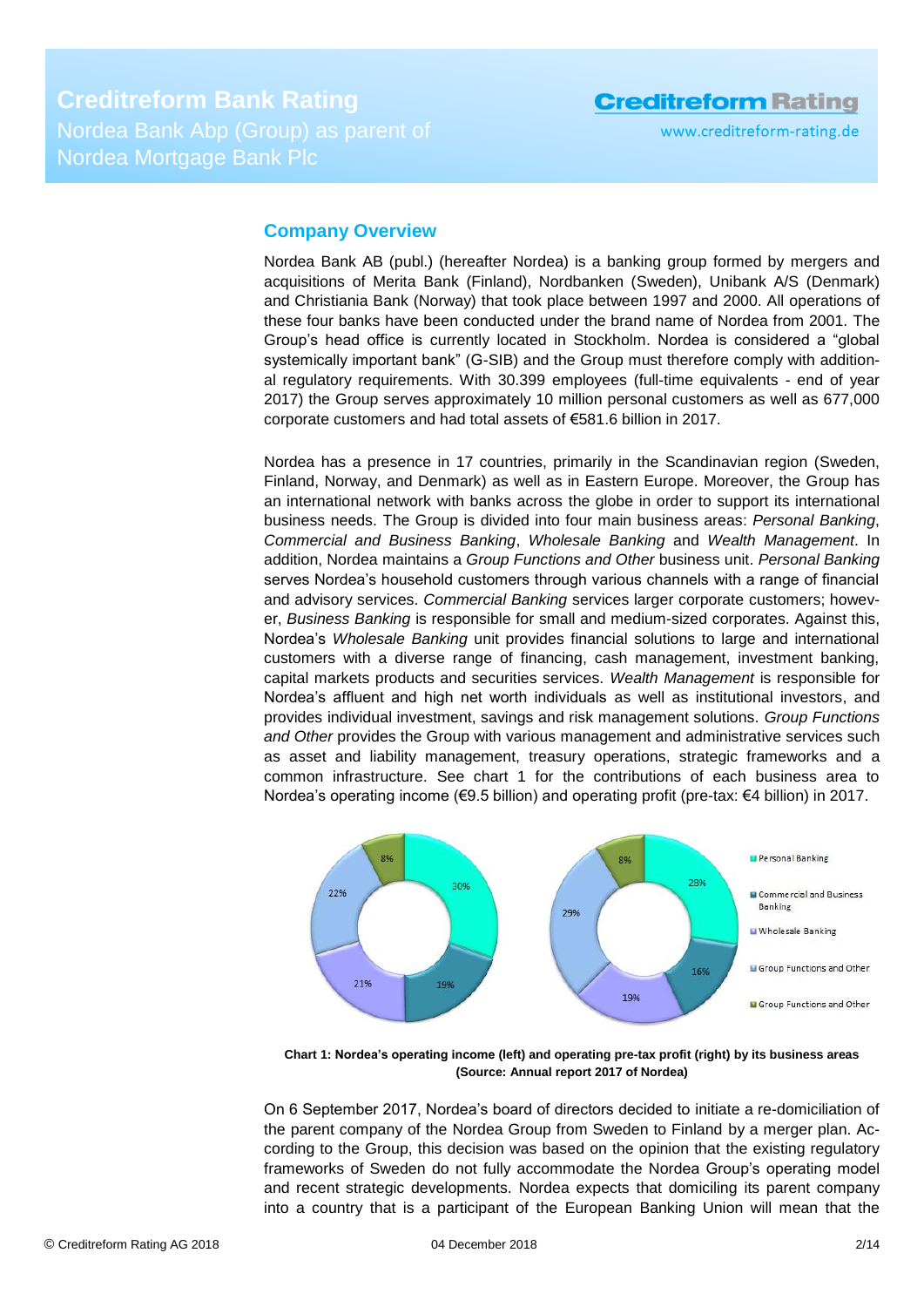www.creditreform-rating.de

Nordea Group will be subject to a similar regulatory framework as its European competitors. The mergers, and consequently the re-domiciliation, are expected to be effected during the second half of 2018, tentatively on 1 October 2018. Nordea expects the net present value of total savings related to resolution fees, deposit guarantees and other transitional effects to be approximately €0.9-1.2 billion (excluding potential impact on corporate taxes or capital requirement), compared to remaining domiciled in Sweden.

The main legal structure of Nordea as of 31 December 2017 can be found in the following chart:



**Chart 2: Main legal structure as of 31 December 2017. (Source: Annual report 2017 of Nordea)**



The shareholder structure of Nordea is as follows:

**(Source: Own presentation based on data of S&P Global Market Intelligence as of 27 April 2018)**

**Chart 3: Major shareholders of Nordea.**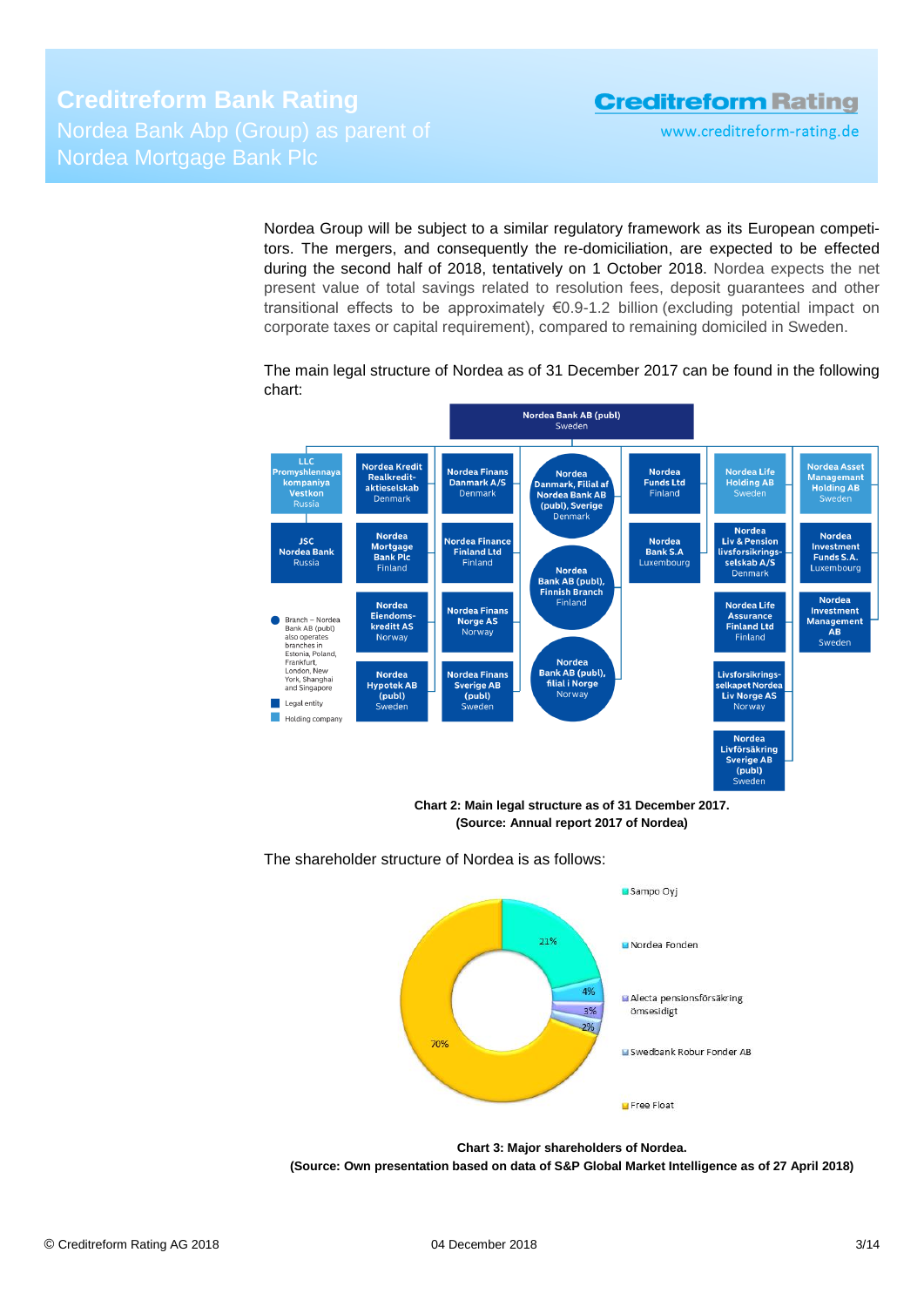www.creditreform-rating.de

# <span id="page-3-0"></span>**Business Development**

## <span id="page-3-1"></span>**Profitability**

Nordea's operating income amounted to €9.5 billion in 2017, decreasing by 2.9% in a year-over-year comparison (€285 million). Net interest income contributed almost half of the operating income, accounting for 49.3%, and decreasing by 1.3% compared to the previous year (€61 million) mainly as a result of decreased interest income from loans to the public. Fees and commissions accounted for 35.6% of operating income, increasing by 4% (€131 million) YOY, among others due to increasing income from asset management commissions. At 11.6%, net trading income contributed the lowest share of the three main drivers of operating income, however this decreased by 23.7% in comparison to the previous year (€341 million) due to decreased income from interest-related instruments and foreign exchange gains/losses, which was partly offset by an increased income from equity-related instruments.

Operating expenses amounted to  $€5.1$  billion in 2017, increasing by 4.5% in a year-overyear comparison (€218 million). Personnel expenses accounted for 63% of total expenses in 2017, increasing by 6.6% YOY (€200 million), and are the main driver of Nordea's increase in operating expenses. The increase is mainly a result of increased salaries and remunerations expenses despite a lower number (full-time equivalents) of employees YOY (2017: 30,399 FTEs; 2016: 31,596 FTEs).

Nordea's pre-impairment operating profit amounted to €4.37 billion in the fiscal year 2017. Asset write-downs amounted to €374 million in 2017 and consist mainly of loan losses. These loan losses occurred primarily at loans to the public (2017: €338 million; 2016: €486 million), and the reduction in this position was the main driver for the decreased asset write-downs in comparison to the previous year. After deduction of taxes, the operating net profit decreased by 19% YOY (€718 million) to an amount of €3.05 billion in 2017.

Considering Nordea's first quarter results 2018, Nordea records a decline of its total operating income by 6% (Q1-2018 / Q1-2017) as well as a decline of its operating expenses by 3% (Q1-2018 / Q1-2017). As a result, Nordea's net profit for the first quarter 2018 is 3% lower in comparison to the first quarter 2017.

A detailed group income statement for the years 2014 - 2017 can be found in figure 1 below: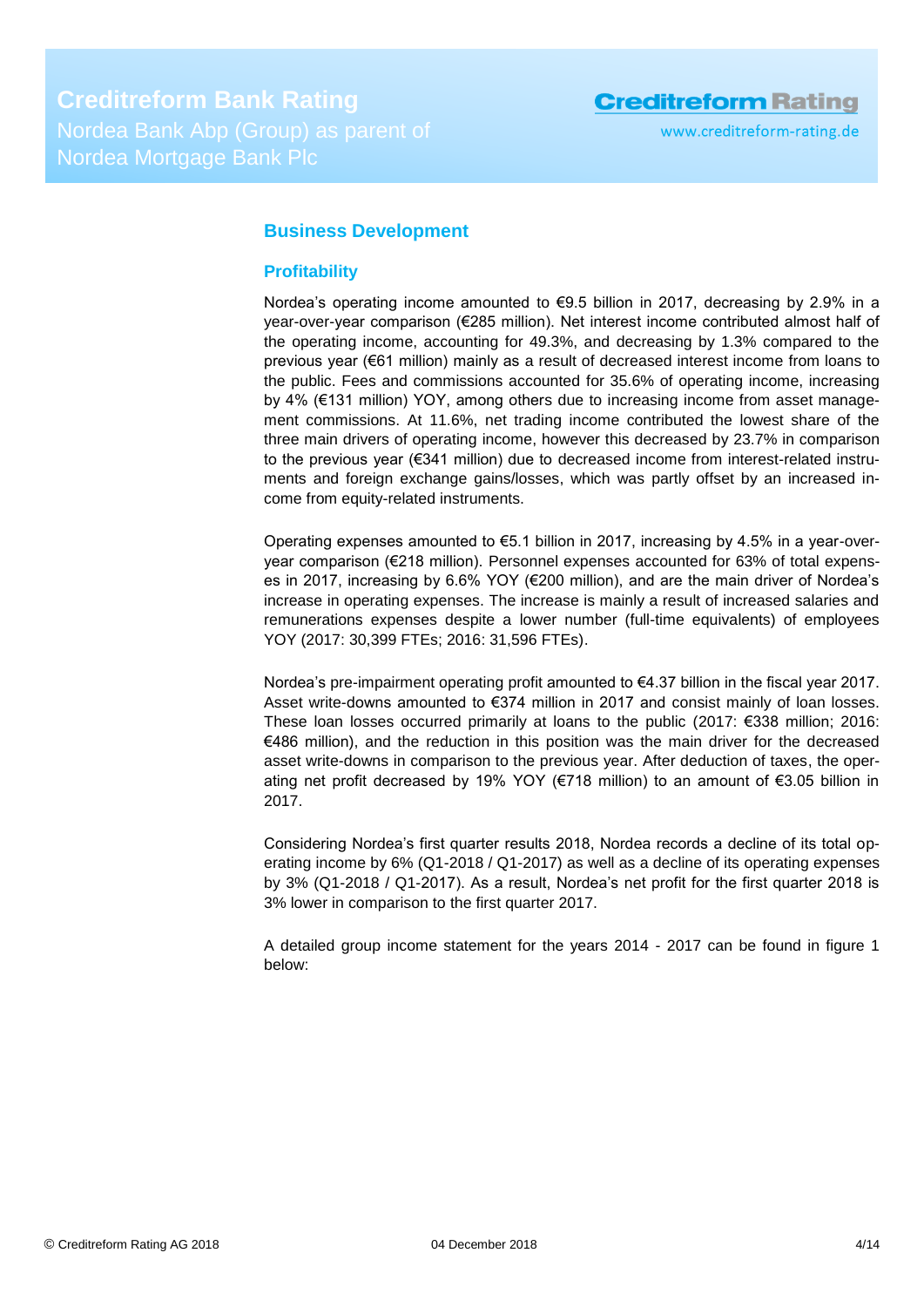**Creditreform Bank Rating** Nordea Mortgage Bank Plc

www.creditreform-rating.de

| <b>Income Statement</b>                  | 2014      | %     | 2015      | %     | 2016      | %     | 2017         | %     |
|------------------------------------------|-----------|-------|-----------|-------|-----------|-------|--------------|-------|
| Income ( $\epsilon$ 000)                 |           |       |           |       |           |       |              |       |
| Net Interest Income                      | 5,482,000 | 55.6% | 4,963,000 | 49.8% | 4,727,000 | 48.5% | 4,666,000    | 49.3% |
| Net Fee & Commission Income              | 2.842.000 | 28.8% | 3,230,000 | 32.4% | 3,238,000 | 33.2% | 3,369,000    | 35.6% |
| Net Insurance Income                     | 272,000   | 2.8%  | 245,000   | 2.5%  | 275,000   | 2.8%  | 229,000      | 2.4%  |
| <b>Net Trading Income</b>                | 1,153,000 | 11.7% | 1,400,000 | 14.1% | 1,440,000 | 14.8% | 1,099,000    | 11.6% |
| <b>Equity Accounted Results</b>          | 18,000    | 0.2%  | 39,000    | 0.4%  | 15,000    | 0.2%  | 23,000       | 0.2%  |
| Dividends from Equity Instruments        | <b>NA</b> | 0.0%  | <b>NA</b> | 0.0%  | <b>NA</b> | 0.0%  | <b>NA</b>    | 0.0%  |
| <b>Rental Revenue</b>                    | <b>NA</b> | 0.0%  | <b>NA</b> | 0.0%  | <b>NA</b> | 0.0%  | <b>NA</b>    | 0.0%  |
| Lease and Rental Revenue                 | <b>NA</b> | 0.0%  | <b>NA</b> | 0.0%  | <b>NA</b> | 0.0%  | <b>NA</b>    | 0.0%  |
| Other Noninterest Income                 | 96,000    | 1.0%  | 87,000    | 0.9%  | 59,000    | 0.6%  | 83,000       | 0.9%  |
| <b>Operating Income</b>                  | 9,863,000 | 100%  | 9,964,000 | 100%  | 9,754,000 | 100%  | 9,469,000    | 100%  |
| Expenses (€000)                          |           |       |           |       |           |       |              |       |
| Depreciation and Amortisation            | 235,000   | 4.8%  | 189,000   | 4.0%  | 221,000   | 4.5%  | 263,000      | 5.2%  |
| <b>Personnel Expense</b>                 | 3,159,000 | 65.0% | 3,263,000 | 69.8% | 3,012,000 | 61.7% | 3,212,000    | 63.0% |
| Occupancy & Equipment                    | 389,000   | 8.0%  | 373,000   | 8.0%  | 309,000   | 6.3%  | 309,000      | 6.1%  |
| <b>Tech &amp; Communications Expense</b> | 561,000   | 11.5% | 485,000   | 10.4% | 573,000   | 11.7% | 565,000      | 11.1% |
| Marketing and Promotion Expense          | 103,000   | 2.1%  | 84,000    | 1.8%  | 79,000    | 1.6%  | 66,000       | 1.3%  |
| <b>Other Provisions</b>                  | <b>NA</b> | 0.0%  | <b>NA</b> | 0.0%  | <b>NA</b> | 0.0%  | <b>NA</b>    | 0.0%  |
| Other Expense                            | 413,000   | 8.5%  | 280,000   | 6.0%  | 685,000   | 14.0% | 682,000      | 13.4% |
| <b>Operating Expense</b>                 | 4,860,000 | 100%  | 4,674,000 | 100%  | 4,879,000 | 100%  | 5,097,000    | 100%  |
| Operating Profit & Impairment (€000)     |           |       |           |       |           |       |              |       |
| <b>Pre-impairment Operating Profit</b>   | 5,003,000 |       | 5,290,000 |       | 4,875,000 |       | 4,372,000    |       |
| Asset Writedowns                         | 884,000   |       | 499,000   |       | 509,000   |       | 374,000      |       |
| Net Income (€000)                        |           |       |           |       |           |       |              |       |
| Nonrecurring Revenue                     | 378,000   |       | 176,000   |       | 259,000   |       | $\mathbf{0}$ |       |
| <b>Nonrecurring Expense</b>              | 190,000   |       | 263,000   |       | 0         |       | 0            |       |
| <b>Pre-tax Profit</b>                    | 4,307,000 |       | 4,704,000 |       | 4,625,000 |       | 3,998,000    |       |
| <b>Income Tax Expense</b>                | 950,000   | 22.1% | 1,042,000 | 22.2% | 859,000   | 18.6% | 950,000      | 23.8% |
| <b>Discontinued Operations</b>           | $-25.000$ |       | $\Omega$  |       |           |       | $\Omega$     |       |
| <b>Net Profit</b>                        | 3,332,000 |       | 3,662,000 |       | 3,766,000 |       | 3,048,000    |       |

**Figure 1: Group income statement**

#### **(Source: Based on data of S&P Global Market Intelligence as of 27 April 2018)**

Due to Nordea's decreased net profit in 2017, its earnings ratios worsened largely in comparison to the previous year. Nevertheless, the Group's earnings figures are still very competitive.

The values for ROAA, ROAE and RoRWA of Nordea deteriorated in a year-over-year comparison. However, the Group's RoRWA is still considerably better than the peer group average. By contrast, the ROAA is now in line with the average of the peer group whereas the Group's ROAE is, despite its significant deterioration of 2.79 percentage points YOY, still slightly above the average of the peer group. Although Nordea's net interest margin improved slightly YOY, it is still markedly worse than that of the peer group. However, the Group's cost income ratios are, despite their worsening (YOY), still clearly above the average of the peer group although the peer group was able to improve its cost income ratios over the previous year.

The development of the key earnings figures for the years 2014 - 2017 is detailed as follows:

| Income Ratios (%)               | 2014  | %       | 2015  | $\frac{9}{6}$ | 2016  | %    | 2017  | %       |
|---------------------------------|-------|---------|-------|---------------|-------|------|-------|---------|
| Return on Average Assets (ROAA) | 0.51  | 0.03    | 0.53  | 0.02          | 0.57  | 0.04 | 0.49  | $-0.09$ |
| Return on Equity (ROAE)         | 11.45 | 0.37    | 12.34 | 0.89          | 12.34 | 0.00 | 9.55  | $-2.79$ |
| RoRWA                           | 2.17  | 0.26    | 2.47  | 0.30          | 2.69  | 0.22 | 2.34  | $-0.35$ |
| Net Interest Margin             | 0.89  | $-0.02$ | 0.78  | $-0.11$       | 0.79  | 0.01 | 0.83  | 0.04    |
| Cost income Ratio ex. Trading   | 55.80 | $-2.78$ | 54.58 | $-1.22$       | 58.68 | 4.11 | 60.90 | 2.21    |
| Cost income Ratio               | 49.28 | $-1.48$ | 46.91 | $-2.37$       | 50.02 | 3.11 | 53.83 | 3.81    |
| Change in Z-Points              |       |         |       |               |       |      |       |         |

**Figure 2: Group key earnings figures (Source: Based on data of S&P Global Market Intelligence as of 27 April 2018)**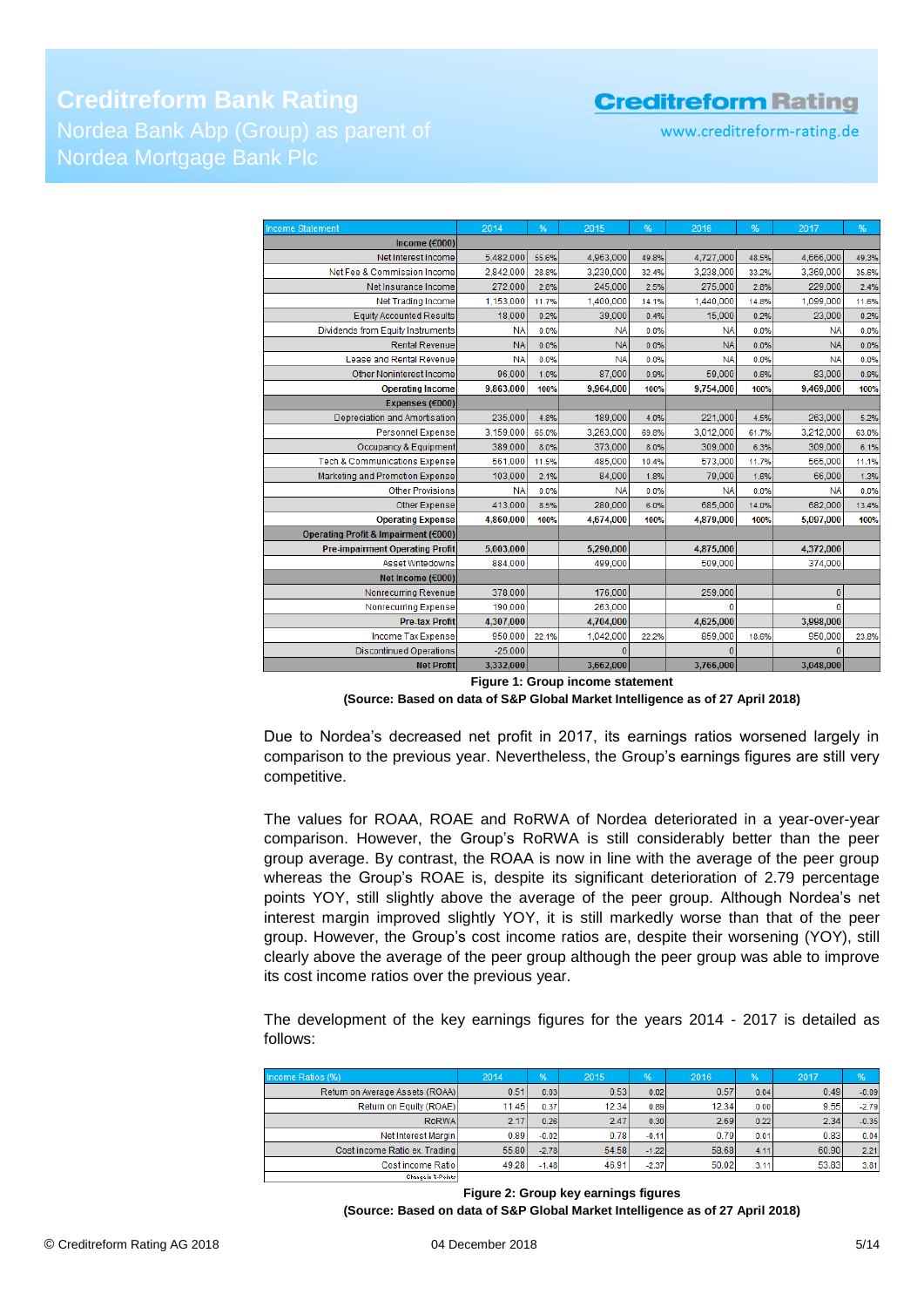## <span id="page-5-0"></span>**Asset Situation and Asset Quality**

Nordea's financial assets accounted for 88% of total assets in 2017, decreasing by 7.7% in a year-over-year comparison (€42.6 billion). Net loans to customers represent the largest share of assets, accounting for 53.3% and decreasing by 2.4% YOY ( $\epsilon$ 7.5 billion). The decrease in this position over the previous years is mainly attributable to a decrease in Nordea's corporate loans. Total securities, as the second largest asset, represents 25% of Nordea's total assets and decreased significantly by 7.8% YOY (€39.2 billion). The decrease in this position over the past years is mainly attributable to the decreased value of derivatives held for trading, in particular interest rate derivatives as well as foreign exchange derivatives, and was mainly driven by an increase in the long-term interest rates and changes in foreign exchange rates, which had a negative impact on the values of the Group's derivatives, according to Nordea. By contrast, cash and balances with central banks increased by 34.2% YOY (€11 billion). However, Nordea's net loans to banks accounted for only 2.3% of its total assets, decreasing by 34% YOY ( $\epsilon$ 6.8 billion), as a result of a decrease in the groups' item of loans to central banks.

The balance sheet item of noncurrent assets held for sale & discontinued operations largely comprises Nordea's announced sale of 45% of the shares of its subsidiary Danish Nordea Liv & Pension Livsforsikringsselskab A/S, which is conditional to on an approval by the relevant authorities. Moreover, the €8.9 billion in this balance sheet item in the year 2016 are attributable to Nordea's decision to combine its Baltic operations with DNB and therefore to derecognize its assets and liabilities, in particular loans to the public, from Nordea's balance sheet. Total other assets consist of numerous smaller positions, with assets in unit-linked investment contracts (such as shares and fund units) and cash/margin receivables being the most important.

The group's total assets amounted to  $€581$  billion in 2017, decreasing by 5.5% YOY ( $€34$ ) billion).

| Assets (€000)                            | 2014        | %     | 2015        | $\frac{96}{5}$ | 2016        | %     | 2017        | %     |
|------------------------------------------|-------------|-------|-------------|----------------|-------------|-------|-------------|-------|
| Cash and Balances with Central Banks     | 31,067,000  | 4.6%  | 35,500,000  | 5.5%           | 32,099,000  | 5.2%  | 43,081,000  | 7.4%  |
| Net Loans to Banks                       | 19,175,000  | 2.9%  | 23,986,000  | 3.7%           | 20,261,000  | 3.3%  | 13,388,000  | 2.3%  |
| Net Loans to Customers                   | 348.085.000 | 52.0% | 340,920,000 | 52.7%          | 317,689,000 | 51.6% | 310,158,000 | 53.3% |
| <b>Total Securities</b>                  | 244.385.000 | 36.5% | 198,041,000 | 30.6%          | 184,470,000 | 30.0% | 145.237.000 | 25.0% |
| <b>Financial Assets</b>                  | 642.712.000 | 96%   | 598,447,000 | 93%            | 554,519,000 | 90%   | 511,864,000 | 88%   |
| Equity Accounted Investments             | 487,000     | 0.1%  | 515,000     | 0.1%           | 588,000     | 0.1%  | 1,235,000   | 0.2%  |
| Other Investments                        |             | 0.0%  | <b>NA</b>   | 0.0%           | <b>NA</b>   | 0.0%  | <b>NA</b>   | 0.0%  |
| Insurance Assets                         | <b>NA</b>   | 0.0%  | <b>NA</b>   | 0.0%           | <b>NA</b>   | 0.0%  | <b>NA</b>   | 0.0%  |
| Noncurrent Assets HFS & Discontinued Ops |             | 0.0%  |             | 0.0%           | 8,897,000   | 1.4%  | 22,186,000  | 3.8%  |
| Tangible and Intangible Assets           | 6,644,000   | 1.0%  | 6,819,000   | 1.1%           | 7,477,000   | 1.2%  | 6,055,000   | 1.0%  |
| <b>Tax Assets</b>                        | 262,000     | 0.0%  | 163,000     | 0.0%           | 348,000     | 0.1%  | 239,000     | 0.0%  |
| <b>Total Other Assets</b>                | 19.237.000  | 2.9%  | 40.924.000  | 6.3%           | 43,830,000  | 7.1%  | 40.033.000  | 6.9%  |
| <b>Total Assets</b>                      | 669,342,000 | 100%  | 646,868,000 | 100%           | 615,659,000 | 100%  | 581,612,000 | 100%  |
|                                          |             |       |             |                |             |       |             |       |

The development of Nordea's assets for the years 2014 – 2017 is shown in detail in the following:

**(Source: Based on data of S&P Global Market Intelligence as of 27 April 2018)**

Nordea's asset quality worsened slightly YOY; however it is still outperforming the peer group significantly. The NPL ratios of 1.05%, as well as the NPL / RWA ratio (1.97%), are exceedingly lower than those of its peers. However, while Nordea's ratios worsened, the peer group was able to improve its ratios YOY and has thus caught up to Nordea slightly.

**Figure 3: Development of assets**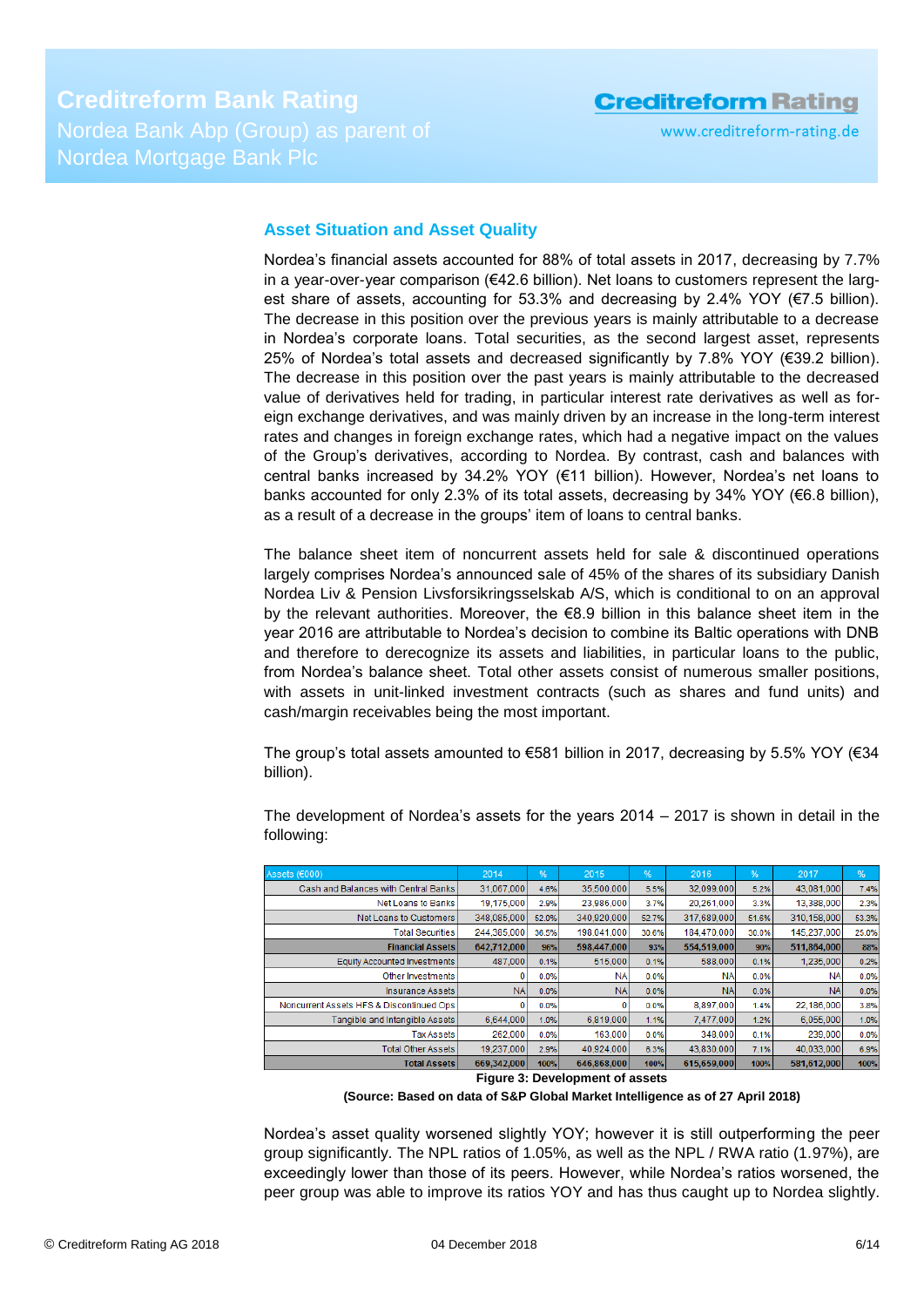Moreover, with its potential problem loans / NPL ratio of 13%, Nordea is, despite its worsening of this ratio, still significantly better / lower than the average of the peer group. In addition, the Group's RWA ratio as well as its net write-off ratio is considerably better than those of the peer group. Only Nordea's reserves / impaired loans ratio stands out as negative, and is lower than the average of the peer group.

Overall, Nordea's asset quality figures are the best performers in any of the areas analyzed.

The development of asset quality in the years 2014 – 2017 is detailed as follows:

| Asset-Quality (%)                     | 2014  | %       | 2015  | %       | 2016  | $\frac{9}{6}$ | 2017  | 196     |
|---------------------------------------|-------|---------|-------|---------|-------|---------------|-------|---------|
| Non Performing Loans (NPL) / Loans    | 0.94  | $-0.13$ | 0.90  | $-0.03$ | 0.96  | 0.05          | 1.05  | 0.10    |
| NPL / RWA                             | 1.59  | $-0.12$ | 1.59  | 0.001   | 1.73  | 0.14          | 1.97  | 0.24    |
| Potential Problem Loans / NPL         | 6.80  | $-3.33$ | 14.97 | 8.17    | 11.23 | $-3.74$       | 13.01 | 1.78    |
| Reserves / Impaired Loans             | 42.75 | 0.06    | 44.66 | 1.911   | 43.75 | $-0.92$       | 38.43 | $-5.32$ |
| Net Write-offs / Risk-adjusted Assets | 0.65  | $-0.05$ | 0.67  | 0.02    | 0.73  | 0.06          | 0.52  | $-0.21$ |
| Risk-weighted Assets/ Assets          | 21.74 | $-2.89$ | 22.15 | 0.41    | 21.63 | $-0.52$       | 21.63 | 0.00    |
| Change in S-Points                    |       |         |       |         |       |               |       |         |

**Figure 4: Development of asset quality**

**(Source: Based on data of S&P Global Market Intelligence as of 27 April 2018)**

# <span id="page-6-0"></span>**Refinancing and Capital Quality**

Nordea's financial liabilities accounted for 84% of total liabilities in 2017, decreasing by 7.1% YOY (€35.5 billion). Total debt represents the largest share of the Group's liabilities with 34.3%, decreasing by 7% YOY (€14.1 billion), and consists of senior debt securities in issue (€179.1 billion, thereof 62.4% covered bonds) as well as subordinated debt liabilities (€9 billion). The decrease in this position in the past years is mainly due to a reduction in Nordea's item "other bonds". Total deposits from customers correspond to 31.4% of Nordea's liabilities side, decreasing slightly by 1% in comparison to the previous year (€1.6 billion). However, Nordea's derivative liabilities decreased markedly by 37.9% YOY (€26.9 billion) equivalent to its derivatives on the asset side due to reduced fair values of derivatives held for trading, in particular in the area of interest rate as well as foreign exchange derivatives. By contrast, total deposits from banks remained largely unchanged YOY at €39.9 billion (+€1.8 billion).

Nordea's announced sell-off of 45% of the shares of its subsidiary Danish Nordea Liv & Pension Livsforsikringsselskab A/S leads to a reduction of its insurance liabilities (liabilities to policyholders) as well as its unit-linked insurance and investments contracts. However, this also leads to an equivalent increase of the balance sheet item non-current liabilities held for sale.

The development of refinancing and capitalization in the years 2014 - 2017 is detailed as follows: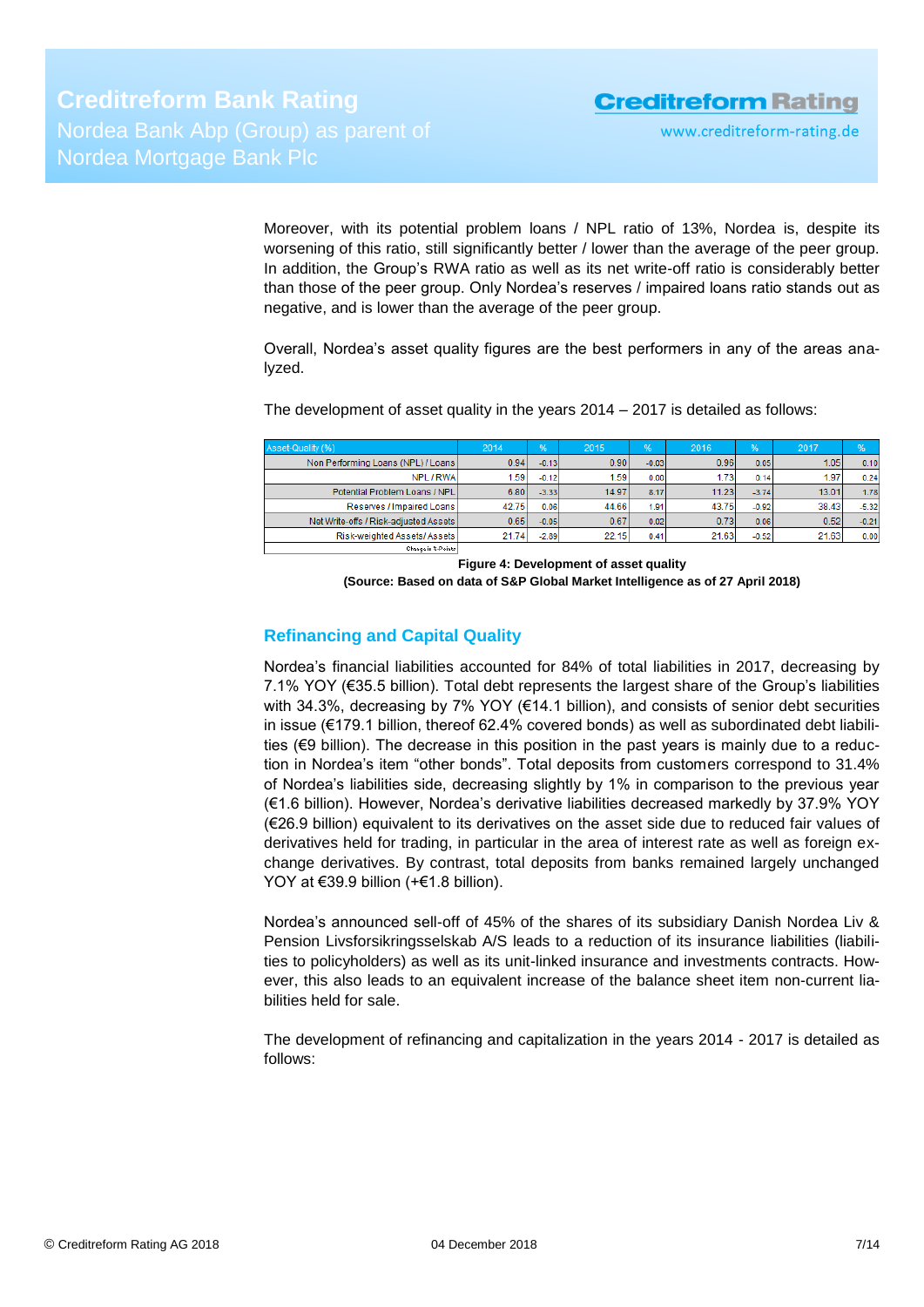# **Creditreform Bank Rating** Nordea Mortgage Bank Plc

# **Creditreform Rating**

www.creditreform-rating.de

| Liabilities (€000)                          | 2014        | %         | 2015        | %       | 2016        | %       | 2017        | %     |
|---------------------------------------------|-------------|-----------|-------------|---------|-------------|---------|-------------|-------|
| <b>Total Deposits from Banks</b>            | 56,322,000  | 8.8%      | 44,209,000  | 7.2%    | 38,136,000  | 6.5%    | 39,983,000  | 7.3%  |
| <b>Total Deposits from Customers</b>        | 197,254,000 | 30.8%     | 189,049,000 | 30.7%   | 174,028,000 | 29.8%   | 172,434,000 | 31.4% |
| <b>Total Debt</b>                           | 202,216,000 | 31.6%     | 211,137,000 | 34.3%   | 202,209,000 | 34.7%   | 188,101,000 | 34.3% |
| Derivative Liabilities                      | 100,758,000 | 15.8%     | 82,099,000  | 13.3%   | 71,102,000  | 12.2%   | 44,163,000  | 8.1%  |
| Securities Sold, not yet Purchased          | 6,903,000   | 1.1%      | 8,824,000   | 1.4%    | 8,024,000   | 1.4%    | 13,400,000  | 2.4%  |
| <b>Other Financial Liabilities</b>          | 16,741,000  | 2.6%      | 2,761,000   | 0.4%    | 3,527,000   | 0.6%    | 3,486,000   | 0.6%  |
| <b>Total Financial Liabilities</b>          | 580,194,000 | 91%       | 538,079,000 | 87%     | 497,026,000 | 85%     | 461,567,000 | 84%   |
| <b>Insurance Liabilities</b>                | 24,076,000  | 3.8%      | 23,710,000  | 3.9%    | 23,443,000  | 4.0%    | 9,004,000   | 1.6%  |
| Non-Current Liab. HFS & Discontinued Ops    |             | 0.0%      |             | 0.0%    | 4,888,000   | 0.8%    | 26,031,000  | 4.7%  |
| Unit-Linked Insurance and Investment Contr. | 11,026,000  | 1.7%      | 12,236,000  | 2.0%    | 14,240,000  | 2.4%    | 6,922,000   | 1.3%  |
| <b>Tax Liabilities</b>                      | 1,351,000   | 0.2%      | 1,253,000   | 0.2%    | 1,317,000   | 0.2%    | 1,111,000   | 0.2%  |
| Noncurrent Asset Retirement Obligations     | 540,000     | 0.1%      | 329,000     | 0.1%    | 302,000     | 0.1%    | 281,000     | 0.1%  |
| <b>Other Provisions</b>                     | 305,000     | 0.0%      | 415,000     | 0.1%    | 306,000     | 0.1%    | 329,000     | 0.1%  |
| <b>Total Other Liabilities</b>              | 22.013.000  | 3.4%      | 39.814,000  | 6.5%    | 41,727,000  | 7.2%    | 43.051.000  | 7.9%  |
| <b>Total Liabilities</b>                    | 639,505,000 | 95.5%     | 615,836,000 | 95.2%   | 583,249,000 | 94.7%   | 548,296,000 | 94.3% |
| <b>Total Equity</b>                         | 29,837,000  | 4.5%      | 31,032,000  | 4.8%    | 32,410,000  | 5.3%    | 33,316,000  | 5.7%  |
| <b>Total Passiva</b>                        | 669,342,000 | 100%      | 646,868,000 | 100%    | 615,659,000 | 100%    | 581,612,000 | 100%  |
| Deposits from Customers Growth*             | $-1.74$     | <b>NA</b> | $-4.16$     | $-2.42$ | $-7.95$     | $-3.79$ | $-0.92$     | 7.03  |
| Change in McDalated                         |             |           |             |         |             |         |             |       |

**Figure 5: Development of refinancing and capital adequacy (Source: Based on data of S&P Global Market Intelligence as of 27 April 2018)**

Nordea's regulatory capital ratios increased continuously over the past years and are clearly above the average of the peer group. Although the peer group improved its regulatory capital ratios as well, the competitors aren't able to catch up to Nordea. The relatively high capital ratios of Nordea also reflect the stricter capital regulations in Sweden. In addition, Nordea started an Additional Tier 1 issuance (€750 million) on 21 November 2017.

Nordea's total equity / total assets ratio, however, is somewhat below the average of the peer group, but Nordea has been catching up to its peers over the past years. In addition, this shows Nordea's low risk assets. The Group's leverage ratio is in line with the average of the peer group and complies with the regulatory requirements.

Moreover, it is noteworthy that Nordea's has considerably reduced its risk weighted assets over the past years.

| Capital (€000)                            | 2014        | $\frac{9}{6}$ | 2015        | %          | 2016        | $\frac{9}{6}$ | 2017        | %         |
|-------------------------------------------|-------------|---------------|-------------|------------|-------------|---------------|-------------|-----------|
| <b>Total Capital</b>                      | 30.049.000  | 7.16          | 30.900.000  | 2.83       | 32.904.000  | 6.49          | 31.747.000  | $-3.52$   |
| Total Risk-weighted Assets                | 145.520.000 | $-6.27$       | 143.294.030 | $-1.53$    | 133.157.000 | $-7.07$       | 125.779.000 | $-5.54$   |
| Capital Ratios (%)                        |             |               |             |            |             |               |             |           |
| Core Tier 1 Ratio                         | 15.68       | 0.80          | 16.45       | 0.77       | 18.43       | 1.98          | 19.49       | 1.06      |
| <b>Tier 1 Ratio</b>                       | 17.58       | 1.84          | 18.50       | 0.92       | 20.69       | 2.19          | 22.27       | 1.57      |
| <b>Total Capital Ratiol</b>               | 20.65       | 2.59          | 21.56       | 0.91       | 24.71       | 3.15          | 25.24       | 0.53      |
| Leverage Ratio                            | 4.30        | 0.00          | 4.48        | 0.18       | 4.80        | 0.32          | 5.20        | 0.40      |
| Fully Loaded: Common Equity Tier 1 Ratio  | <b>NAI</b>  | <b>NA</b>     | 16.45       | <b>NAI</b> | 18.43       | 1.98          | 19.50       | 1.07      |
| Fully Loaded: Tier 1 Ratio                | <b>NA</b>   | <b>NA</b>     | <b>NA</b>   | <b>NA</b>  | <b>NA</b>   | <b>NA</b>     | <b>NA</b>   | <b>NA</b> |
| Fully Loaded: Risk-weighted Capital Ratio | <b>NAI</b>  | <b>NAI</b>    | <b>NA</b>   | <b>NAI</b> | <b>NA</b>   | <b>NA</b>     | <b>NA</b>   | <b>NA</b> |
| <b>Total Equity/ Total Assets</b>         | 4.46        | $-0.18$       | 4.80        | 0.34       | 5.26        | 0.47          | 5.73        | 0.46      |
| Change in 2-Points                        |             |               |             |            |             |               |             |           |

The development of capital ratios for 2014 - 2017 is detailed as follows:

**Figure 6: Development of capital ratios**

**(Source: Based on data of S&P Global Market Intelligence as of 27 April 2018)**

Due to Nordea's bank capital and debt structure, as well as its status as a G-SIB, the Group's senior unsecured debt instruments have not been notched down in comparison to the long-term issuer rating. However, Nordea's Tier 2 capital rating is four notches below the long-term issuer rating based on the bank's capital structure and seniority in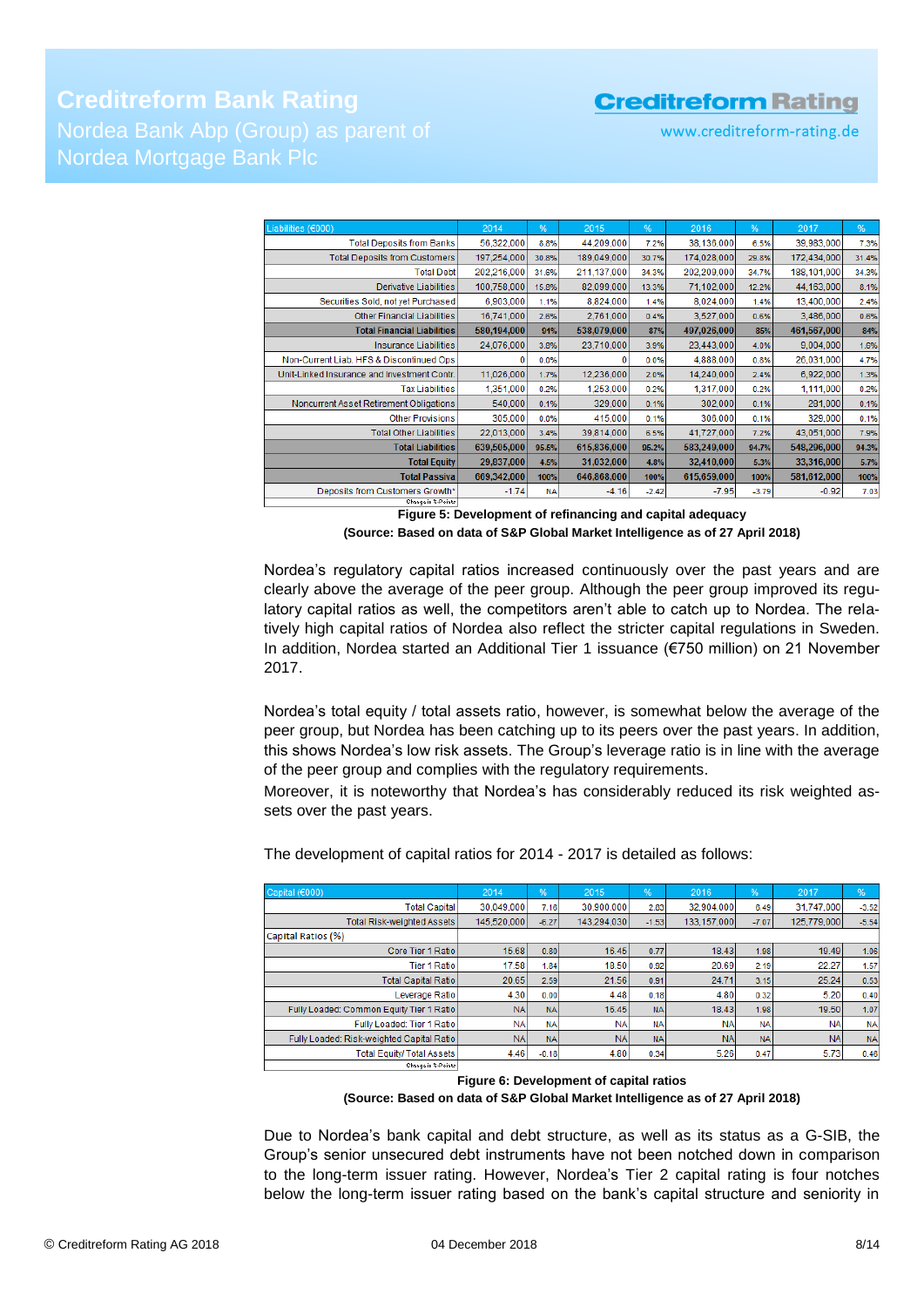accordance with our rating methodology. Additional Tier 1 capital is rated five notches below the long-term issuer rating, reflecting a high bail-in risk in the event of resolution.

## <span id="page-8-0"></span>**Liquidity**

Nordea's liquidity situation is sufficient. The group's liquidity coverage ratio is in line with the average of the peer group. However, the LCR has continuously deteriorated over the past years, whereas the peer group has been able to improve its ratio on average.

The bank's interbank ratio is lower than the average of its competitors. In addition, Nordea was even able to lower its ratio YOY markedly. Nordea's loan to deposit ratio is above the average of its competitors and has remained at a stable level over the past years.

The development of the liquidity ratios for 2014 - 2017 is shown in detail as follows:

| Liquidity (%)            | 2014   | <b>OA</b> | 2015   |       | 2016   | <b>SOA</b> | 2017   |          |
|--------------------------|--------|-----------|--------|-------|--------|------------|--------|----------|
| Liquidity Coverage Ratio | 149.02 | 31.52     | 201.15 | 52.13 | 159.27 | $-41.88$   | 147.30 | $-11.97$ |
| Interbank Ratio          | 34.05  | $-4.05$   | 54.26  | 20.21 | 53.13  | $-1.13$    | 33.48  | $-19.64$ |
| Loan to Deposit (LTD)    | 176.47 | 5.87      | 180.33 | 3.87  | 182.55 | 2.22       | 179.87 | $-2.68$  |
| Change in X-Points       |        |           |        |       |        |            |        |          |

**Figure 7: Development of liquidity**

**(Source: Based on data of S&P Global Market Intelligence as of 27 April 2018)**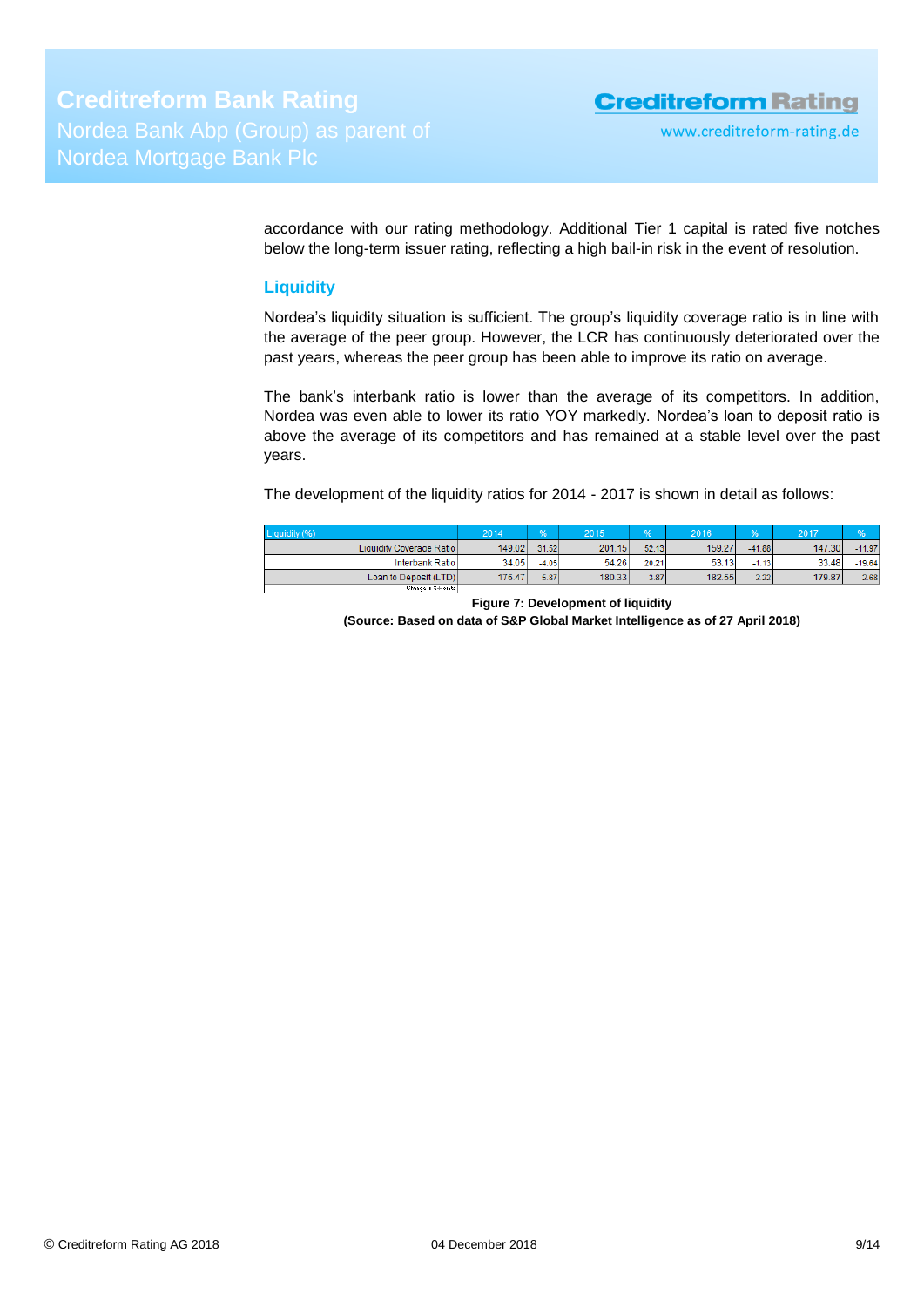# <span id="page-9-0"></span>**Conclusion**

Overall, Nordea Bank AB had a stable year of performance in 2017; however, the Group's profitability deteriorated slightly in comparison to the previous year. Nonetheless, Nordea still convinces based on its outstanding asset quality, comfortable capitalization, as well as a diversified business model.

The low-interest environment in Europe stills puts pressure on Nordea's main income source - interest income. As a result, the Group recorded another decline in its net interest income in 2017. This development could only be partly offset by increased fee & commission income. On the other hand, Nordea's operating expenses increased and the Group's earnings figures worsened. Nevertheless, Nordea is able to handle this situation better than its competitors and remains resilient and profitable.

The asset quality of Nordea is outstanding. Noteworthy is the groups' very low NPL ratio in comparison to its peers. In addition, Nordea records a very sound RWA ratio, which reflects its low risk approach. Moreover, Nordea has a very diversified business model with operations in a variety of industries as well as in economically strong countries, both within and outside the Scandinavian region. Furthermore, Nordea benefits from its continuous digitalization transformation and cooperation with Fintechs.

On the liabilities side, Nordea records a continuous decline of total deposits from customers. In addition, the Group has significantly reduced its total debt over the past three years. Moreover, Nordea has very competitive regulatory capital ratios, especially in comparison to banks in the eurozone. This is also due to the banks high quality assets (and low risk assets), as the equity ratio of the bank is just in line with average of the peer group. Furthermore, the liquidity situation of Nordea is satisfactory.

It remains to be seen to what extent the Group will benefit from its announced redomiciliation of the parent company to Finland. On the one hand, this will enable the Group to face the same regulations as its competitors in the EU; however, on the other hand this could impact the Group's image in its current home market, Sweden.

In the near future, growing regulation, ongoing digitization as well as the the low-interest rate environment in Sweden and the EU pose a general challenge for the banking landscape. However, an interest rate reversal is becoming more likely, as well as the termination of the ECB bond-buying program. In particular, a rapid increase in the interest rates goes hand-in-hand with an interest rate adjustment risk for banks, which have adjusted to long-term low-interest rates. Thus, Nordea has to be aware of a maturity mismatch, since the bank has on the one hand a relatively high amount of long-term loans, while on the other hand, many of its customer deposits are on demand.

In a scenario analysis, the rating developed slightly better in the "best case" scenario and significantly worse in the "worst case" scenario. The ratings of bank capital and senior unsecured debt would behave similarly due to our rating mechanism. These ratings are especially sensitive to changes in total equity and to the bank capital and debt structure in general.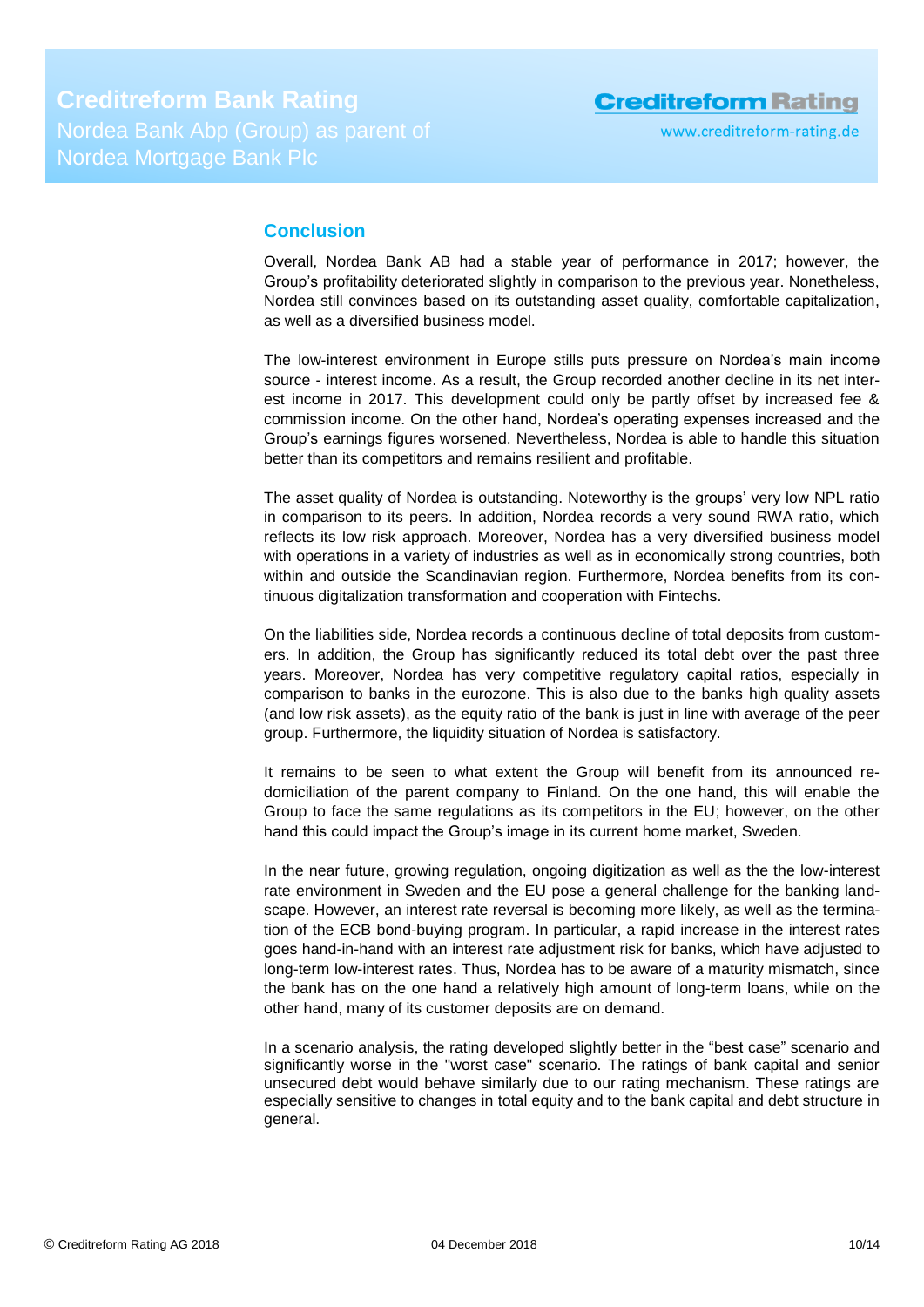www.creditreform-rating.de

## <span id="page-10-0"></span>**Ratings Detail**

**Bank ratings**

The bank ratings are dependent on a host of quantitative and qualitative factors. An improvement in either sub-category may result in a higher rating score.

LT Issuer / Short-Term / Outlook **AA- / L1 / Stable**

**Bank Capital and Debt Instruments Ratings**

The ratings for bank capital and debt instruments are inter alia dependent on subordination and relative size of the instrument class, based on the long-term issuer rating of the bank.

| Senior unsecured debt: | AA-         |
|------------------------|-------------|
| Tier 2 (T2):           | <b>BBB+</b> |
| Tier 1 (AT1):          | <b>BBB</b>  |

**Ratings Detail and History**

| <b>Ratings</b>                                      |                    |                         |                  |  |
|-----------------------------------------------------|--------------------|-------------------------|------------------|--|
| <b>Bank Capital und Debt Instruments</b>            |                    |                         |                  |  |
| <b>Instruments</b>                                  | <b>Rating Date</b> | <b>Publication Date</b> | Ratings          |  |
| Senior Unsecured / T <sub>2</sub> / AT <sub>1</sub> | 04.12.2018         | 14.12.2018              | AA- / BBB+ / BBB |  |
|                                                     |                    |                         |                  |  |
| <b>Bank Issuer Ratings</b>                          |                    |                         |                  |  |
| Type                                                | <b>Rating Date</b> | <b>Publication Date</b> | Ratings          |  |
| LT Issuer / Outlook / Short-Term                    | 04.12.2018         | 14.12.2018              | AA-/L1/Stable    |  |
| Figure 8: Ratings Detail and History                |                    |                         |                  |  |

**Figure 8: Ratings Detail and History**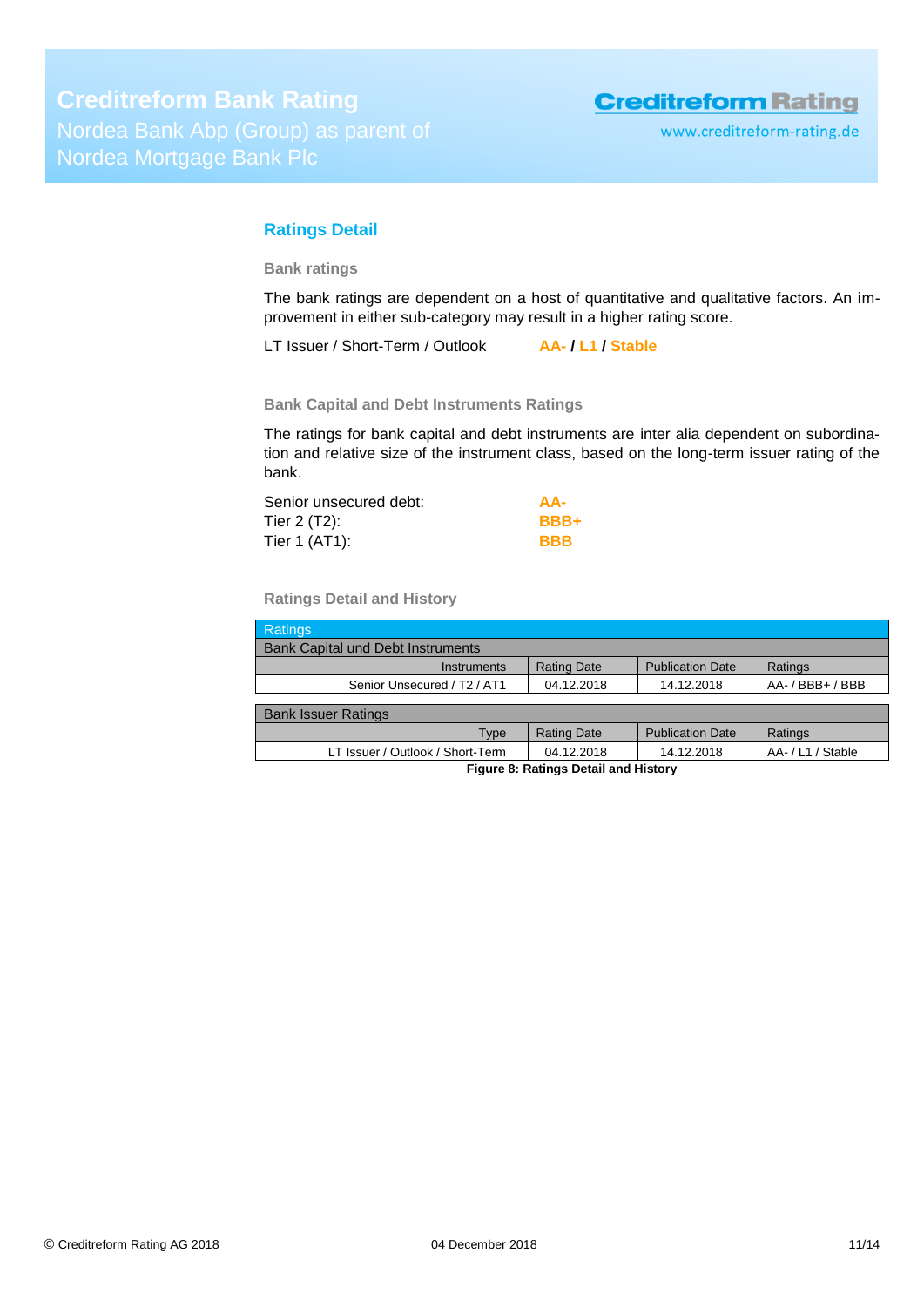## **Regulatory**

Creditreform Rating AG was neither commissioned by the rating object nor by any other third parties for the rating. The analysis took place on a voluntary basis by Creditreform Rating AG and is to be described in the regulatory sense as an unsolicited rating.

The rating is based on publicly available information and internal evaluation methods for the rated bank. The quantitative analysis is based mainly on data of the latest annual accounts, interim reports, other investor relations information of the bank, and calculated key figures by S&P Global Market Intelligence as of 27 April 2018. Subject to a peer group analysis were 38 competing institutes.

The information and documents processed satisfied the requirements according to the rating system of Creditreform Rating AG published on the website www.creditreformrating.de. The rating was carried out on the basis of the rating methodology for unsolicited bank ratings as well as the methodology for the rating of bank capital and unsecured debt instruments in conjunction with Creditreform`s basic document "Rating Criteria and Definitions".

On 04 December 2018, the rating was presented by the analysts to the rating committee and adopted in a resolution.

The rating result was communicated to Nordea Mortgage Bank Plc and the preliminary rating report was made available to it. There was no change in the rating score.

The rating is subject to one-year monitoring from the creation date (see cover sheet). Within this period, the rating can be updated. At the latest after one year, a follow-up is required to maintain the validity of the rating.

In 2011 Creditreform Rating AG was registered within the European Union according to EU Regulation 1060/2009 (CRA-Regulation). Based on the registration, Creditreform Rating AG (CRA) is allowed to issue credit ratings within the EU and is bound to comply with the provisions of the CRA-Regulation.

#### **Conflict of Interests**

No conflicts of interest were identified during the rating process that might influence the analyses and judgements of the rating analysts involved or any other natural person whose services are placed at the disposal or under the control of Creditreform Rating AG and who are directly involved in credit rating activities or in approving credit ratings and rating outlooks.

In case of providing ancillary services to the rated entity, CRA will disclose all ancillary services in the credit rating report.

#### **Rules on the Presentation of Credit Ratings and Rating Outlooks**

The approval of credit ratings and rating outlooks follows our internal policies and procedures. In line with our 'Rating Committee' policy, all credit ratings and rating outlooks are approved by a rating committee based on the principle of unanimity.

To prepare this credit rating, CRA has used following substantially material sources:

- 1. Transaction structure and participants
- 2. Transaction documents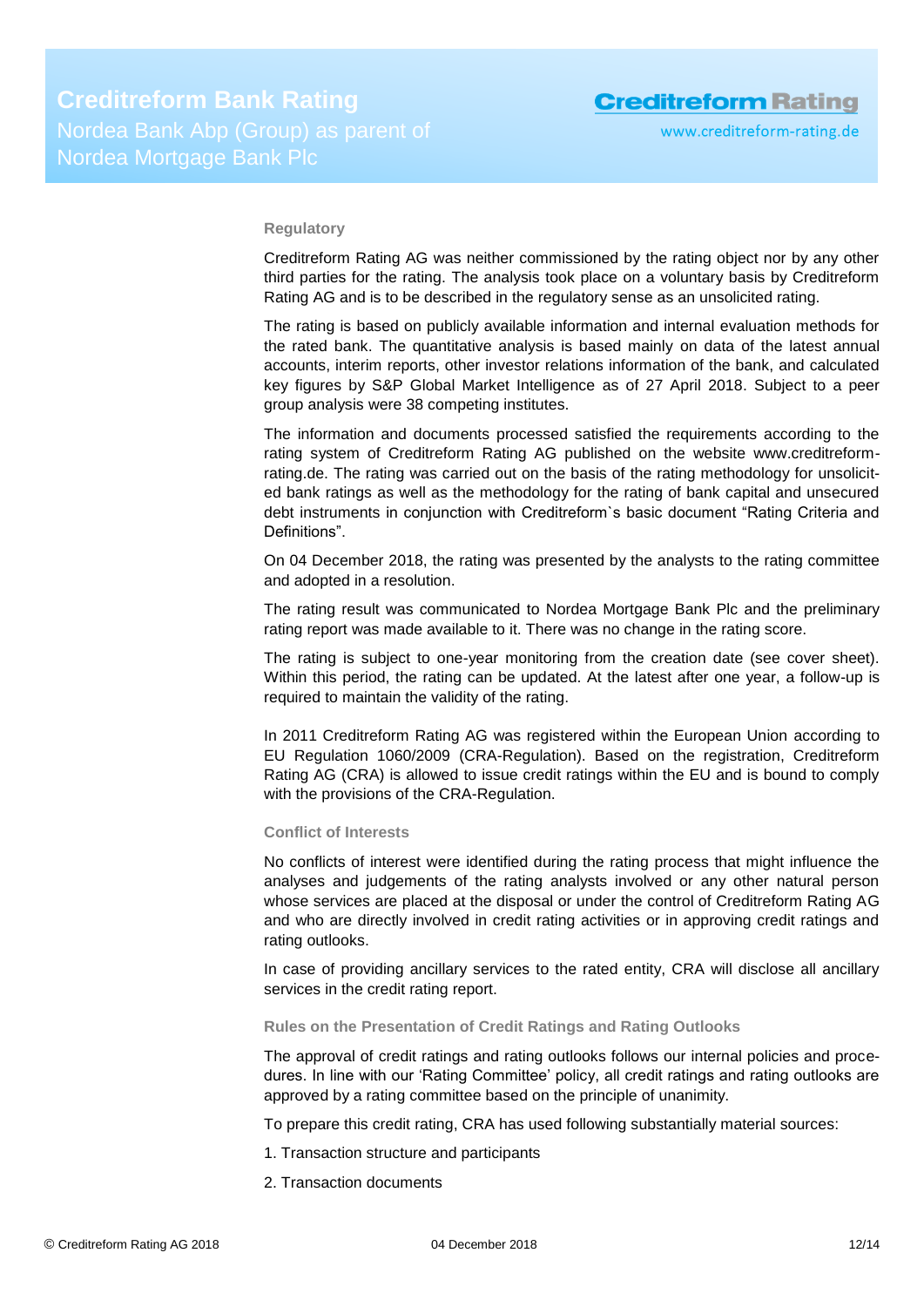## 3. Issuance documents

There are no other attributes and limitations of the credit rating or rating outlook other than those displayed on the CRA website. Furthermore CRA considers satisfactory the quality and extent of information available on the rated entity. In regard to the rated entity Creditreform Rating AG regarded available historical data as sufficient.

Between the time of disclosure of the credit rating to the rated entity and the public disclosure, no amendments were made to the credit rating.

The 'Basic Data' information card indicates the principal methodology or version of methodology that was used in determining the rating, with a reference to its comprehensive description.

In cases where the credit rating is based on more than one methodology or where reference only to the principal methodology might cause investors to overlook other important aspects of the credit rating, including any significant adjustments and deviations, Creditreform Rating AG explains this fact in the rating report and indicates how the different methodologies or other aspects are taken into account in the credit rating. This information is integrated in the credit rating report.

The meaning of each rating category, the definition of default or recovery and any appropriate risk warning, including a sensitivity analysis of the relevant key rating assumptions such as mathematical or correlation assumptions, accompanied by worst-case scenario credit ratings and best-case scenario credit ratings are explained.

The date at which the credit rating was initially released for distribution and the date when it was last updated including any rating outlooks is indicated clearly and prominently in the 'Basic Data' card as a "rating action"; initial release is indicated as "initial rating", other updates are indicated as an "update", "upgrade" or "downgrade", "not rated", "confirmed", "selective default" or "default".

In the case of a rating outlook, the time horizon is provided during which a change in the credit rating is expected. This information is available within 'Basic Data' information card.

In accordance to Article 11 (2) EU-Regulation (EC) No 1060/2009, a registered or certified credit rating agency shall make available, in a central repository established by ESMA, information on its historical performance data including the rating transition frequency and information about credit ratings issued in the past and on their changes. Requested data are available at the ESMA website: https://cerep.esma.europa.eu/cerepweb/statistics/defaults.xhtml.

An explanatory statement of the meaning of Creditreform`s default rates are available in the credit rating methodologies disclosed on the website.